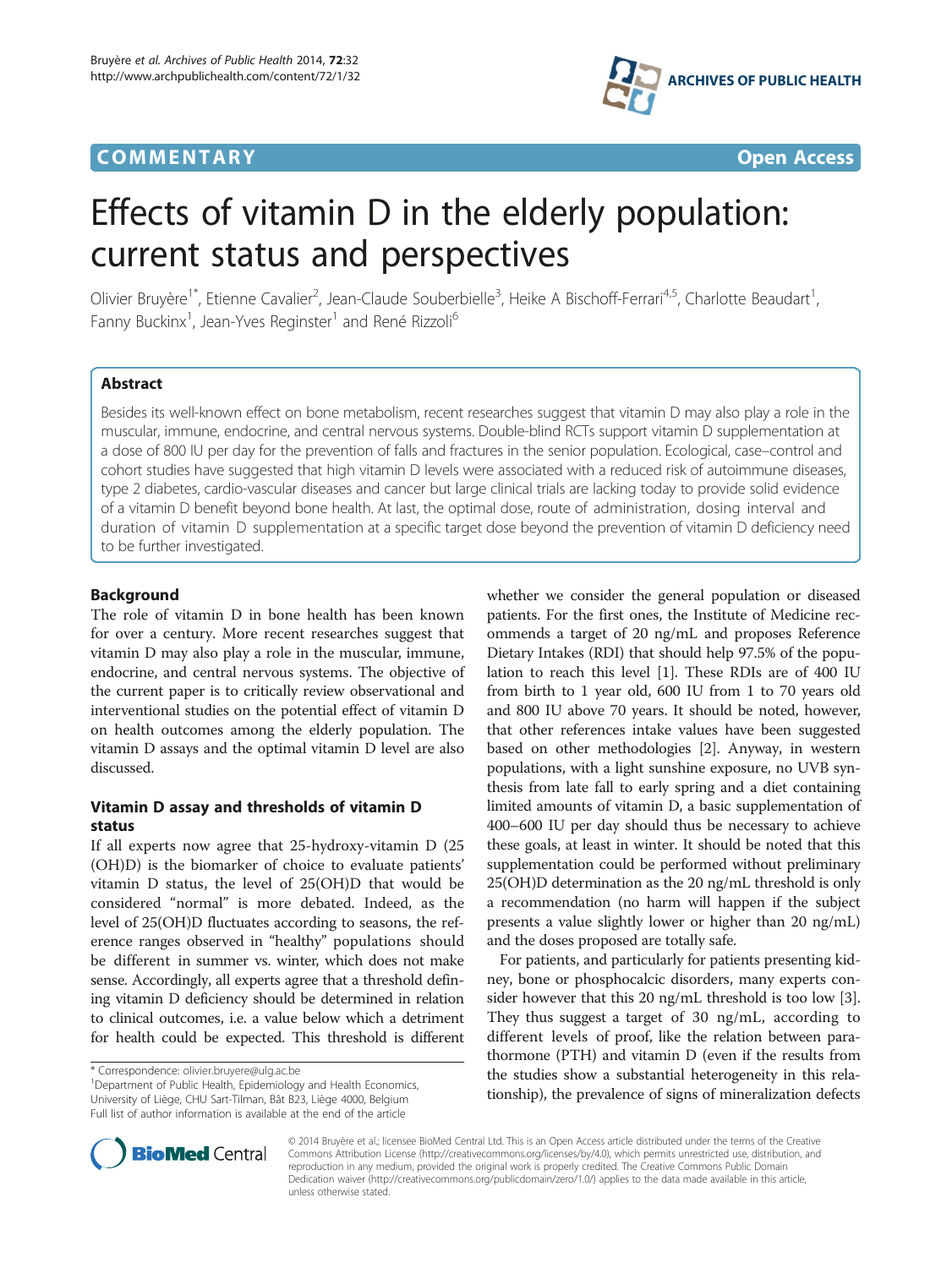below 30 ng/mL [\[4](#page-6-0)] or, most importantly, the levels reached by patients in treated group of randomized controlled trials showing a positive effect of vitamin D vs placebo (mainly studies on fracture or risk or fall prevention [\[5,6\]](#page-6-0)). In this context, there is some evidence that a benefit is expected if the patient's 25(OH)D level is higher than the cut-off and a monitoring of 25(OH)D levels is thus mandatory. Recently, the European Society for Clinical and Economic Aspects of Osteoporosis and Osteoarthritis (ESCEO) recommended that 50 nmol/L (i.e. 20 ng/mL) should be the minimal serum 25-(OH)D concentration at the population level and in patients with osteoporosis to ensure optimal bone health [\[7](#page-6-0)]. However, ESCEO also states that in fragile elderly subjects who are at elevated risk for falls and fracture, a minimal serum 25-(OH)D level of 75 nmol/L (i.e. 30 ng/mL) should be reached for the greatest impact on fracture. The doses necessary to reach the target of 30 ng/mL are definitively higher than the ones necessary to obtain 20 ng/mL. They can reach 800–2000 IU per day or 24000–60000 IU per month, and require a control 3 months after initiation of the treatment, when a plateau is reached. According to the 25(OH)D levels reached, the doses can be tailored to maintain the patient in the 30–50 ng/mL range. This range is totally safe as it is naturally obtained in populations exposed during all year to high UV radiation, like the Maasaï, who present a mean 25(OH)D concentration of 46 ng/mL with extreme values ranging from 25 to 75 ng/mL [\[8](#page-6-0)]. Compliance of the patient with the treatment is however problematic and yearly controls should be performed. Daily, weekly or monthly doses are equivalent in rising and maintaining 25(OH)D levels and patients should choose which form they prefer. Large, yearly doses, should however be abandoned as totally non physiologic, and even potentially harmful [\[9](#page-6-0)].

In the nineties and early twenties, most laboratories were using the DiaSorin RIA to assess 25(OH)D levels. The cut-offs of 20 and 30 ng/mL are notably derived from studies that were using this assay device. However, the increasing number of requests has led most of the clinical laboratories to switch to methods presenting a larger throughput, i.e. automated immunoassays or liquid chromatographs coupled with two mass spectrometers in tandem (LC-MS/MS). The determination of 25 (OH)D concentration is however far from an easy task and several important problems, among which the very high lipophilic nature of the molecule and its strong association with its carriers, vitamin D binding protein (VDBP) and albumin have to be overcome to correctly assess the parameter [\[10\]](#page-6-0). VDBP can be present at different concentrations depending on some physiological or pathological conditions, like race [\[11\]](#page-6-0), pregnancy or chronic kidney disease, which could influence the kinetic of the liberation of the molecule [[12,13](#page-6-0)]. Vitamin D can be found as vitamin D2 or D3 and the assay should measure both 25(OH)D2 and 25(OH)D3 [[14](#page-6-0)]. Different other metabolites of vitamin D can be present in the serum of the patients at different levels, possibly interfering with either immunoassays or LC-MS/MS methods [\[15\]](#page-6-0). Just like any other immunoassays, vitamin D assays are prone to heterophilic antibodies interference, leading to potential spurious results [\[16\]](#page-6-0). Last but not least, the lack of standardization of the different assays remains a major problem. A worldwide standardization program (Vitamin D Standardization Program, VDSP), coordinated by the Centers for Disease Control and Prevention (CDC), the National Institute of Standards and Technology (NIST) and the University of Ghent, Belgium, is ongoing to improve the standardization and will certainly reduce the variation observed between methods and laboratories in healthy individuals. Nevertheless, different problems will remain in special populations, like pregnant women or hemodialyzed patients, for whom standardization seems to be less efficient [[12,13](#page-6-0)]. Moreover, neither 25(OH)D2 standardization nor 25(OH)D2 recovery will be solved by the VDSP. Finally, re-standardization will impact the traditional "20" or "30" ng/mL values that are used as clinical cut-offs to define vitamin D sufficiency. Indeed, as already mentioned, these cut-offs derive from studies that generally used the DiaSorin RIA for 25(OH)D measurements. Using these cut-offs with immunoassays or LC-MS/MS methods that are differently calibrated is thus hazardous. Restandardization will reduce method-to-method variations, but will consequently also impact the cut-off values, that will need to be updated according to the new standard.

## Effects of vitamin D on falls

In a meta-analysis of 8 double-blind RCTs including a total of 2426 individuals aged 65 and older [\[6\]](#page-6-0), anti-fall benefits of vitamin D supplementation were observed from a dose of 700 IU per day onwards. In a re-analysis requested by the Institute of Medicine [[17\]](#page-7-0), when treatment was the only predictor (regardless of dose level), there was a significant reduction in the odds of falling: OR =  $0.73$  [0.62, 0.87]; p = .0004. When the model was expanded to capture the impact of both high dose and low dose treatments, high dose vitamin D treatments (700 to 1000 IU vitamin D per day) reduced the odds of falling  $(OR = 0.66 \, [0.53, 0.82]; p = .0002)$ , while low dose vitamin D treatments did not  $(OR = 1.14 [0.69, 1.87])$ ; p = .61). In the Report on Vitamin D (FCN Report (2012), there was a 38% reduction in the risk of falling with a treatment duration of 2 to 5 months and a sustained significant effect of 17% fall reduction with a treatment duration of 12 to 36 months with vitamin D supplements/ doses of 700 to 1000 IU. Thus, benefits of vitamin D supplementation of 700 to 1000 IU per day on fall prevention are rapid and sustained and concern all subgroups of the senior population [[6\]](#page-6-0).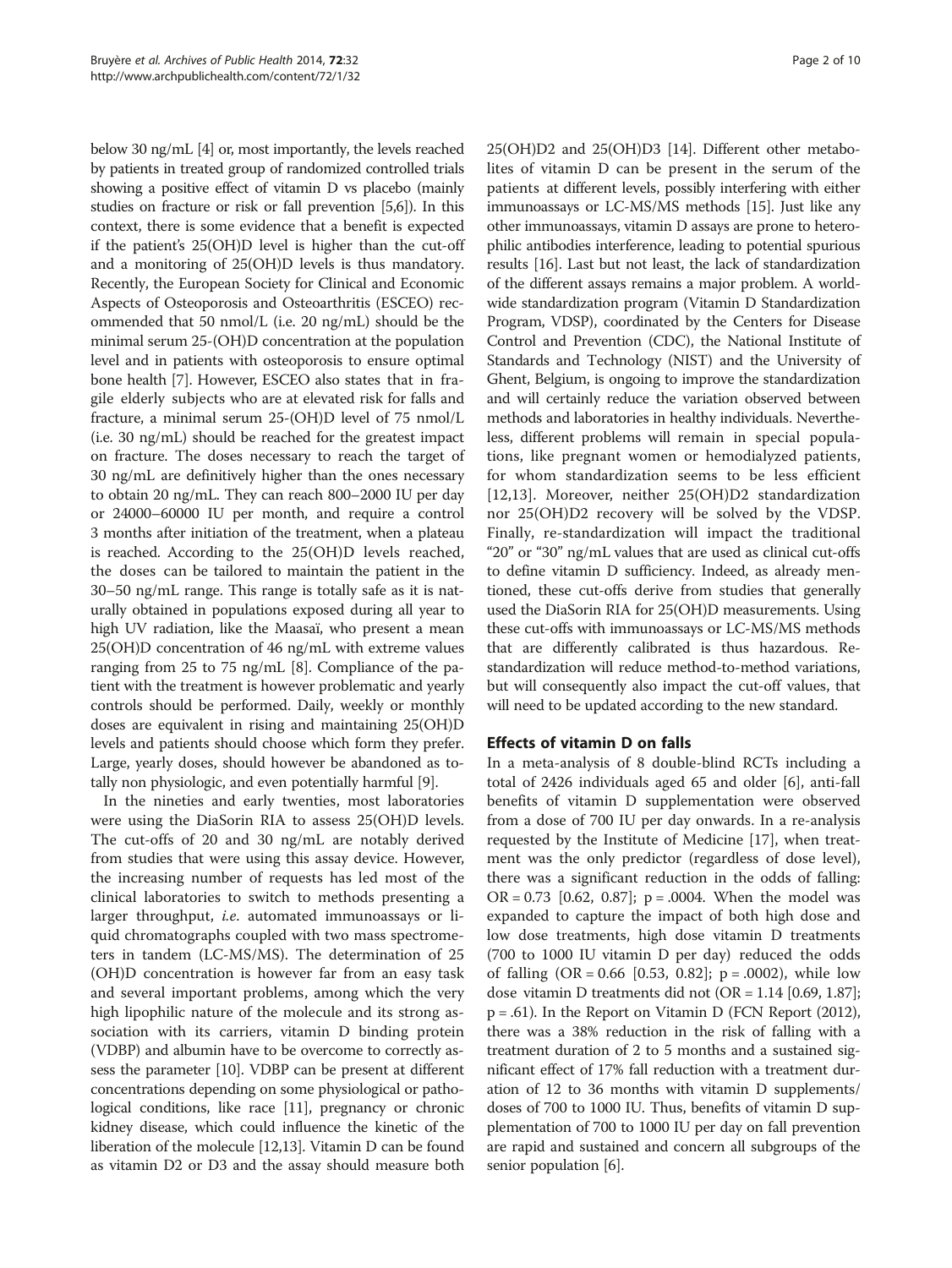#### Effects of vitamin D on bone

#### Results from double-blind randomized controlled trials

Vitamin D is essential for bone growth [\[18,19\]](#page-7-0) and bone health preservation [\[20\]](#page-7-0). Higher 25(OH)D levels are associated with higher bone density in younger and older adults [\[21\]](#page-7-0). Also, in various double-blind RCTs, vitamin D supplementation increased bone density and reduced bone loss [\[22,23\]](#page-7-0). In a meta-analysis summarizing the evidence of 12 double-blind RCTs involving 42279 individuals aged 65 and older, oral vitamin D supplementation reduced the risk of hip fracture by 18% and the risk of any non-vertebral fracture by 20% [\[5](#page-6-0)]. However, similarly to fall prevention, the benefit on fracture prevention depends on the dose of vitamin D. Fracture prevention required a received dose (treatment dose\*adherence) of more than 482 IU vitamin D per day. The primary use of received dose (dose\*adherence) as opposed to treatment dose from double-blind RCTs allowed for the assessment of antifracture efficacy by a dose that accounts for the low adherence in several recent large trials [[24,25\]](#page-7-0). Any lower received dose than 482 IU per day did not reduce fracture risk at either any non-vertebral site or the hip. Similarly to the data on fall prevention with vitamin D, at the highest received dose of vitamin D (>482 IU per day) the prevention of non-vertebral fractures was present in all subgroups of the older population independently of age and type of dwelling [\[5](#page-6-0)]. Notably, there was a suggestion that vitamin D3 was superior to vitamin D2 for both fall and fracture prevention [\[5,6](#page-6-0)].

A participant level meta-analysis from 11 double-blind RCTs (31022 individuals with mean age 76 years, 91% women sustaining 1111 incident hip and 3770 nonvertebral fractures) assessed the effect of actual dose of vitamin D on fracture reduction. Actual dose considered adherence to treatment and additional vitamin D intake outside the study medication. In this pooled analysis, fracture reduction was only present at the highest actual intake of 800 IU of vitamin D per day (range: 792 to 2000 IU/d) with a 30% reduction at the hip and 14% reduction at any non-vertebral site independently of vitamin D treatment, age group, gender, type of dwelling and study [[26](#page-7-0)]. This study further suggested that the typical intentto-treat results for vitamin D, which was replicated by the authors with a non-significant 10% reduction at the hip and 7% reduction at any non-vertebral site, may underestimate the benefit of vitamin D supplementation and explain the conflicting results of other meta-analyses [[26](#page-7-0)].

#### Results from meta-analyses on fracture prevention that also included open-design trials

A review and meta-analysis commissioned by the US Department of Health and Human Services (HHS) has addressed the effect of vitamin D supplementation on all fractures in postmenopausal women and men aged 50 and older [[27](#page-7-0)]. The pooled results for all fractures included 10 double-blinded and 3 open design trials ( $n =$ 58712). However, it did not support a significant reduction of fractures with vitamin D (pooled odds ratio = 0.90; 95% CI 0.81-1.02). The report suggested that the benefit of vitamin D may depend on additional calcium and may be primarily seen in institutionalized individuals, which is consistent with the meta-analysis of Boonen et al. [\[28\]](#page-7-0).

The DIPART group conducted a patient-based metaanalysis including 7 large trials on vitamin D with 68500 individuals aged 47 and older [[29\]](#page-7-0) : two open design trials [\[30,31\]](#page-7-0), one trial with intra-muscular vitamin D, and 4 of the 10 double-blind RCTs included in the 2009 meta-analysis described above (one RCT using intermittent vitamin D2 doses without calcium [[32\]](#page-7-0), one RCT with 400 IU of vitamin D3 without calcium [[33\]](#page-7-0), one trial with 800 IU of vitamin D3 per day with and without calcium and less than 50% adherence [[25\]](#page-7-0), and one trial with 400 IU of vitamin D with calcium [[24\]](#page-7-0)). On the basis of the inclusion criteria, a reduced overall risk of fracture (hazard ratio = 0.92; 95% CI 0.86 to 0.99) and a non-significant reduction of hip fractures (hazard ratio =  $0.84$ ;  $95\%$  CI 0.70 to 1.01) was found for trials that used vitamin D plus calcium. Vitamin D supplementation alone, irrespective of dose, did not reduce fracture risk. It was concluded that vitamin D, even in a dose of 400 IU of vitamin D per day reduces the risk of fracture if combined with calcium. Notably, this regimen was tested in 36282 postmenopausal women in the Women's Health Initiative Trial over a treatment period of 7 years and did not reduce the risk of fracture [\[24\]](#page-7-0).

A most recent 2014 trial-level meta-analysis (76497 participants) was based on a mix of trials with blinded and open designs, follow-up periods that were as short as 1 month, administered doses and compliance that ranged widely, and endpoints that ranged from primary to secondary along with un-pre-specified, and consequently were adjudicated and non-adjudicated. However, despite the great variety and mixed quality of trials, the authors documented a significant 8% reduction for total fractures and a significant 16% reduction for hip fractures for vitamin D plus calcium supplementation [\[34\]](#page-7-0).

#### Discussion on the meta-analyses that also included open-design trials

In all 3 meta-analyses reviewed above, dose heterogeneity may have been missed due to the inclusion of open design trials plus a dose evaluation that did not incorporate adherence to treatment. A dose–response relationship between vitamin D supplementation and fracture reduction as documented for the two 2009 meta-analyses of double-blind RCTs [\[5,6\]](#page-6-0), is supported by epidemiologic data showing a significant positive trend between serum 25(OH)D concentrations and hip bone density [\[21\]](#page-7-0) and lower extremity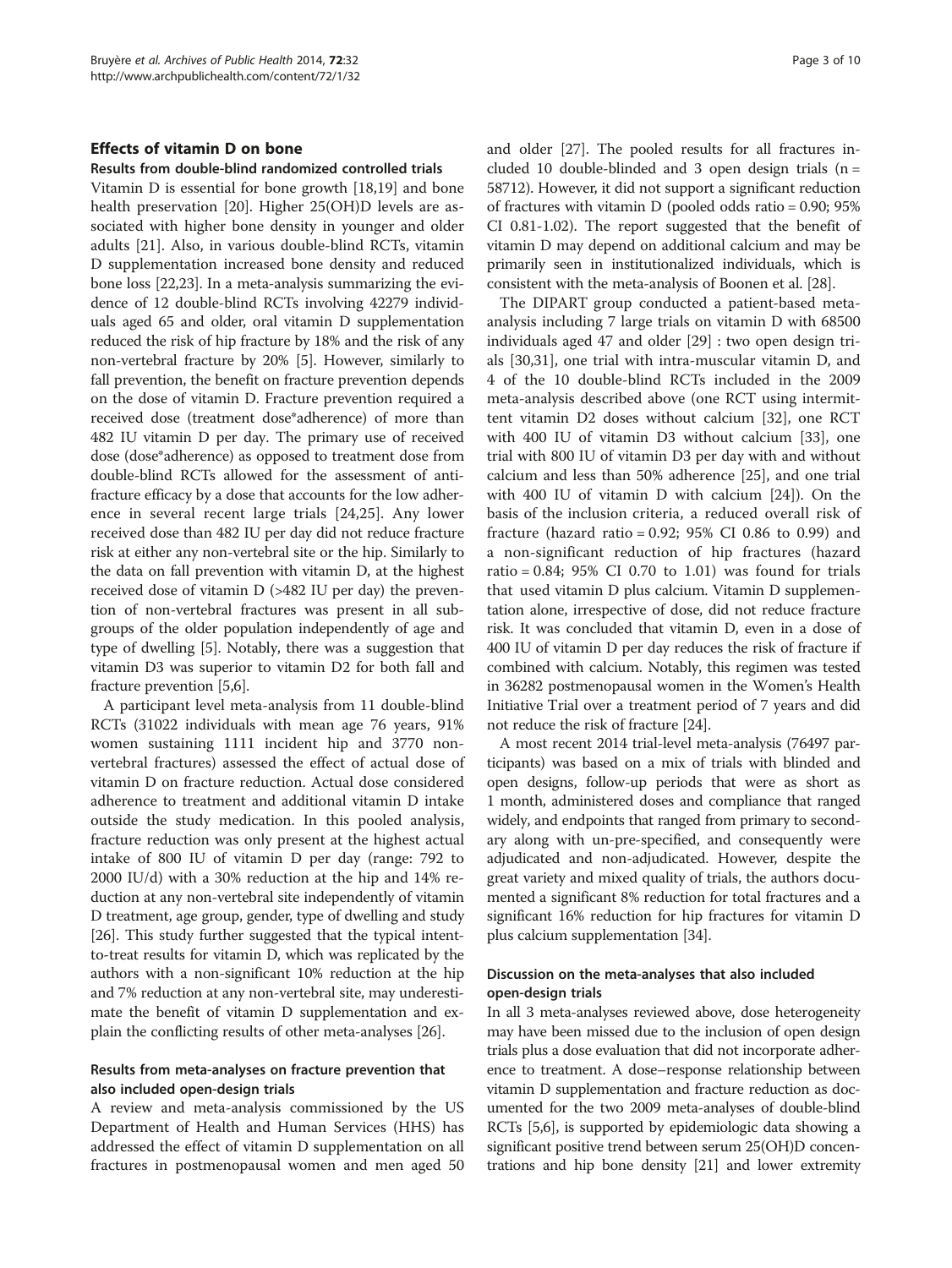strength [[35,36\]](#page-7-0). Factors that may obscure the benefit of vitamin D supplementation are low adherence to treatment [\[25\]](#page-7-0), too low doses of vitamin D, or the use of the less potent vitamin D2 [\[37,38\]](#page-7-0). Furthermore, open design trials [[30](#page-7-0)] may bias results towards the null because vitamin D is available over the counter.

#### Conclusion on falls and fractures

Based on evidence from RCTs, oral vitamin D supplementation reduces both falls and non-vertebral fractures, including those at the hip. However, these benefits are dose-dependent and a dose of 700–1000 IU of vitamin D per day is required to assure both fall and fracture prevention in older adults.

## Effects of vitamin D on muscle

Proximal muscle weakness is a prominent feature of the clinical syndrome of vitamin D deficiency [[39](#page-7-0)]. Muscle manifestations such as proximal muscle weakness, diffuse muscle pain and gait impairments are well-known clinical symptoms of vitamin D deficiency [\[40\]](#page-7-0). The activation of vitamin D receptors (VDRs), which is expressed in human muscle tissue [[41,42\]](#page-7-0) appears to stimulate protein synthesis in muscle [\[43](#page-7-0)]. Smaller and variable muscle fibres and persistence of immature muscle gene expression during adult life are found in mice lacking VDR [[44](#page-7-0)]. These abnormalities persist after correction of systemic calcium metabolism by a rescue diet, whereas the bone phenotype is normalized after correction of calcium and phosphate plasma concentrations [\[45\]](#page-7-0).

Most observational studies show a positive association between higher 25(OH)D status and better lower extremity function in older adults, a lower risk of functional decline [\[35,46\]](#page-7-0), a lower risk of future falls and a lower risk of nursing care admission [[47](#page-7-0)], including two populationbased studies from the US [\[36\]](#page-7-0) and Europe [\[35](#page-7-0)].

Consistently, in several trials of older individuals at risk for vitamin D deficiency, vitamin D supplementation improved strength, function, and balance [[48-](#page-7-0)[50](#page-8-0)]. Most importantly, these benefits translated in a reduction in falls in some of the same trials [[48-](#page-7-0)[50](#page-8-0)]. In three recent double-blind RCTs supplementation with 800 IU vitamin D3 resulted in a 4-11% gain in lower extremity strength or function [\[48](#page-7-0)[,50\]](#page-8-0), and an up to 28% improvement in body sway [[48,](#page-7-0)[49\]](#page-8-0) in older adults aged 65 and older within 2 to 12 months of treatment. Extending to trials among individuals with a lower risk of vitamin D deficiency and including open design trials, a recent metaanalysis by Stockton identified 17 RCTs that tested any form of vitamin D treatment and documented a muscle strength related endpoint. The authors suggested that based on their pooled findings, vitamin D may not improve grip strength, but a benefit of vitamin D treatment on lower extremity strength could not be excluded

 $(p = 0.07)$  among individuals with  $25(OH)D$  starting levels of > 25 nmol/l and the authors report a significant benefit among two studies with participants that started with  $25(OH)D$  levels <  $25$  nmol/l [\[51](#page-8-0)]. In a more recent metaanalysis of Muir and Montero-Odasso, 13 randomized controlled trials were identified in seniors aged 60 years and older. In the pooled analysis, vitamin D supplementation had a significant benefit on postural sway and lower extremity mobility measured with the timed up and go and lower extremity strength [\[52\]](#page-8-0).

Mechanistically, it has been suggested that 1,25 dihydroxyvitamin D binds to the nuclear VDR in muscle resulting in de novo protein synthesis [\[53,54\]](#page-8-0). At a clinical level, this is supported by findings of three small trials in older adults, which documented an increase in type II muscle fibres after treatment with 1-alpha-calcidiol [[43](#page-7-0)] or vitamin D2 [[55](#page-8-0)] or vitamin D3 [\[56\]](#page-8-0).

Consequently, evidence supports the use of vitamin D supplementation to improve muscle strength and function but additional studies may be needed to define the optimal treatment dose.

## Other potential effects of vitamin D in the elderly population

Many tissues without any obvious relationship with the calcium/phosphorus and/or bone metabolism are able to express the VDR, 1-alpha-hydroxylase, and 24-hydroxylase molecules. 25(OH)D enters these tissues and is locally hydroxylated into calcitriol which binds to the VDRs present in these cells. This "peripheral" production of calcitriol is not regulated by calciotropic hormones (PTH, FGF23, …), but seems dependent on the 25(OH)D concentration in the extra-cellular fluid of these tissues. This is the basis for the "non-classical" genomic effects of vitamin D that could be considered as "intracrine" by contrast with the classical endocrine effects of calcitriol. We also know that plasma calcitriol can exert rapid non genomic effects in some tissues such as muscle fibres or pancreatic beta-cells where it binds to membrane proteins resembling the VDR [\[57\]](#page-8-0).

In addition to its effects on calcium/phosphorus metabolism, non vertebral fractures and falls, vitamin D may exert various other effects as suggested by numerous observational studies that reported positive associations between vitamin D deficiency (i.e. low circulating levels of 25(OH)D) and an increased risk for many diseases that remained significant after adjustment for confounders. Among these potential non classical effects, some may be highly relevant to the elderly.

- Vitamin D deficiency is associated with an increased risk for different cancers, especially colorectal [[58\]](#page-8-0) and breast [[59](#page-8-0)].
- Globally, many experimental studies support the suppression of acquired immunity and the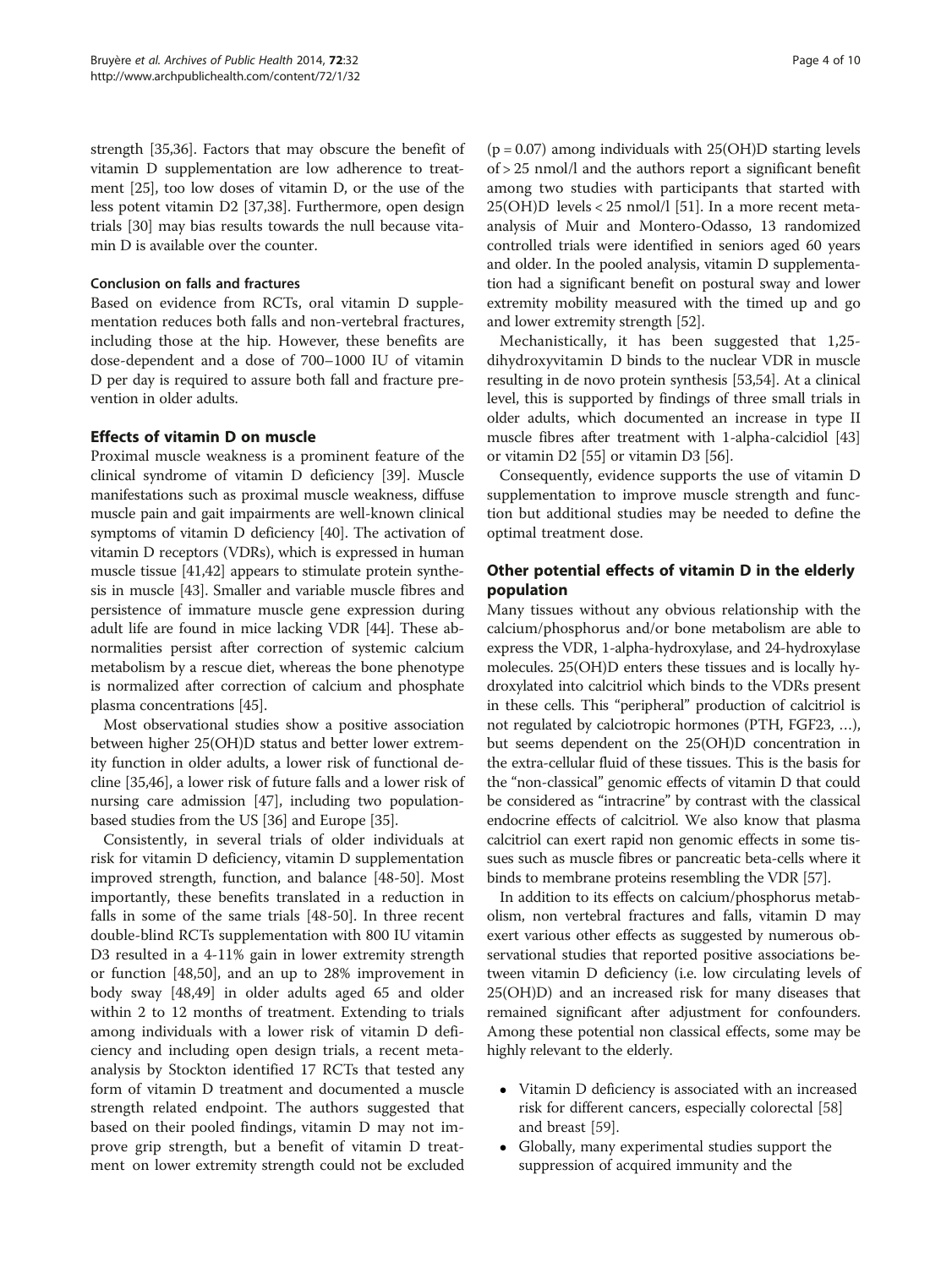stimulation of innate immunity by vitamin D. VDRs and 1-alpha hydroxylase are present in T and B lymphocytes, macrophages and antigen-presenting cells. Calcitriol reduces the proliferation of the T-lymphocytes, especially T-helper 1 (Th1) and Th17 lymphocytes and the production of certain cytokines with inflammatory properties. On the other hand calcitriol stimulates the production of other cytokines with anti-inflammatory actions such as IL10 and favours Th2 and regulatory T lymphocytes phenotypes. This modulation of acquired immunity is believed to be beneficial in a number of auto-immune diseases as suggested by studies showing that vitamin D deficiency is associated with higher incidence and poorer outcomes of some auto-immune diseases [\[60](#page-8-0)], and to have global anti-inflammatory effects [[61\]](#page-8-0) that could be of help in many diseases as an adjunct to usual therapy [\[62\]](#page-8-0). As regards innate immunity, it is now known that macrophages or monocytes exposed to an infectious agent such as bacillus tuberculosis overexpress Toll-like receptors, VDRs, and 1-alpha hydroxylase. Provided that the 25(OH)D concentration in the cell's extracellular liquid is sufficient, they produce 1,25(OH)2D which binds to the VDRs inducing the production of antimicrobial peptides such as cathelicidin which contributes to the destruction of the infectious agent [[63\]](#page-8-0). This mechanism may explain partly the relationship between the frequency of some infectious diseases and low 25(OH)D concentrations found in epidemiological studies [[64\]](#page-8-0).

- Vitamin D deficiency has not only been found to be associated with an increased risk of major cardio-vascular events but also with cardio-vascular mortality in several studies [\[65\]](#page-8-0). Potential mechanisms are complex and involve both direct effects of vitamin D on vascular endothelial cells, and indirect effects through the control of the renin-angiotensin system and thus blood pressure, on the PTH secretion, insulin secretion and sensitivity, and inflammation [\[66](#page-8-0)].
- In non-dialyzed patients with chronic kidney disease, vitamin D deficiency is associated with albuminuria and a more rapid deterioration of renal function [\[67\]](#page-8-0).
- Lower serum vitamin D concentrations are found in patients with Alzheimer's disease compared to matched controls [\[68\]](#page-8-0), and predict executive dysfunction in community-dwellers [[69](#page-8-0)].
- Finally, vitamin D sufficiency is associated with a delayed mortality not only in prospective observational studies [\[70\]](#page-8-0), but also in interventional studies, especially when associated with calcium [\[71](#page-8-0)].

These potential "non-classical" effects of vitamin D seem so impressive that a discussion on the level of evidence

supporting them is necessary. Indeed, "association" does not mean "causality", and it must be recognized that the effects mentioned above in the previous paragraph are mostly documented by observational (often prospective however) and experimental (cell culture, animal models…) studies. One important question is to know whether vitamin D supplementation is able to improve all or part of the disease/anomalies associated with vitamin D deficiency or whether the above-mentioned associations only reflect a poor health status. Several RCTs showing a better effect of vitamin D supplementation compared to placebo on these diseases or their complications exist to-date (see for example [[72](#page-8-0)-[79](#page-8-0)]). The results of these positive RCTs are however generally not applicable to the general population as they were targeted to specific groups [[76](#page-8-0)-[78](#page-8-0)], or were the results of secondary objectives of studies that had been designed to study another function [\[72\]](#page-8-0), or concerned intermediate parameters and not "hard" (clinical) end-points [[73](#page-8-0)-[75](#page-8-0),[79](#page-8-0)]. Furthermore, numerous RCTs have been "null" in that they showed no benefit, but also no disadvantage compared to placebo. To our knowledge, only two studies on the risk of fracture in elderly subjects that used very large vitamin D doses administered at very large intervals were "negative" (i.e. worse results in the vitamin D groups than in the placebo groups [[9](#page-6-0)[,80](#page-9-0)]). Reasons that may explain the discrepancies between the results of these various studies are several. Among the most frequently cited are the use of vitamin D doses that are too low to expect any effect, a poor observance, and inclusion of subjects who were not vitamin D deficient. It must be acknowledged that when the RCTs that have tested the non classical effects of vitamin D (i.e. effects other than those on fractures, falls, and improvement of the calcium/phosphorus metabolism) are grouped in meta-analyses and evaluated according to an intent-to-treat analysis, no (or very minimal at best) effects of vitamin D could be ascertained [[81](#page-9-0)]. Intent-to-treat analysis, which is necessary for a relevant evaluation of drugs according to the "Evidence-based-Medicine" concept, should however not be systematically applied to the evaluation of vitamin D effects which is not a drug stricto sensu (as well as to any other nutriment), or should be at least adapted. Having said that, we know that RCTs will remain the gold standard to definitely conclude that the above-discussed non classical effects of vitamin D are a reality. It seems thus important to define the conditions that will allow the best interpretation of the data (see Table [1](#page-5-0) for a tentative suggestion of a list).

## **Discussion**

Three elements deserve further discussion.

#### Dosing intervals

In 2010, a large double-blind RCT by Sanders et al., included 2256 community-dwelling women aged 70 years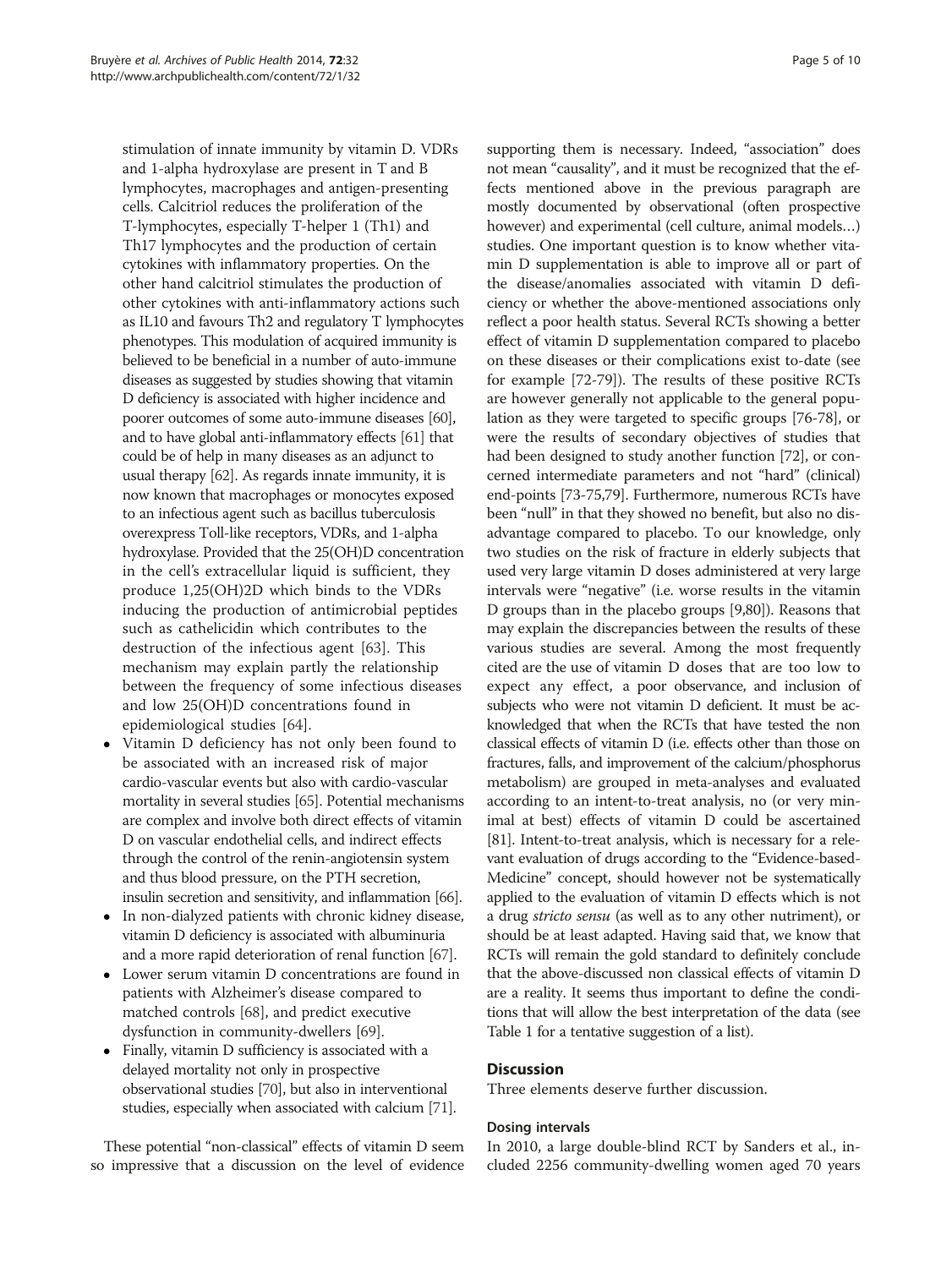| <b>Conditions</b>                                                                                                                        | <b>Actions</b>                                                                                                                                                                                                                                                                                                                                          |
|------------------------------------------------------------------------------------------------------------------------------------------|---------------------------------------------------------------------------------------------------------------------------------------------------------------------------------------------------------------------------------------------------------------------------------------------------------------------------------------------------------|
| Conditions allowing an optimisation<br>of the statistical power of the study<br>(common conditions for trials of<br>drugs and nutrients) | Sample size (number of participants) and trial duration must be appropriately calculated according to the frequency<br>of the studied event in the recruited population. These points depend on the basal clinical status of the patients<br>(larger sample and/or longer duration if the studied disease is not very active in the recruited patients) |
|                                                                                                                                          | Adherence/observance must be optimized (for example, new technologies such as SMS that are sent the day just<br>before the treatment must be taken, in case of intermittent dosage, allow an easy reminding for the patients)                                                                                                                           |
| Conditions specific to a vitamin D trial                                                                                                 | Choose to administrate vitamin D3 instead of D2, specially in case of intermittent dosage                                                                                                                                                                                                                                                               |
|                                                                                                                                          | Ensure that dietary calcium intakes of the participants are sufficient                                                                                                                                                                                                                                                                                  |
|                                                                                                                                          | Treat with daily doses or, in case of intermittent dosage, choose doses that are not too high ( <or 100000<br="" =="">IU) and not too spaced out (ideally <math>\lt</math> or <math>=</math> 1 month)</or>                                                                                                                                              |
|                                                                                                                                          | Choosing the dose will depend on the disease to be studied (search in the literature) but must be above<br>800 IU/day (often more)                                                                                                                                                                                                                      |
|                                                                                                                                          | Possible vitamin D supplements that were taken by the patients before the study must be stopped<br>(paradoxically, it was found in some studies with a poor observance that some patients in the placebo<br>group received in fact more vitamin $D$ during the trial than some patients in the vitamin $D$ group)                                       |
|                                                                                                                                          | It will be important to recruit patients with low 25OHD serum levels (or at least much lower than the 25OHD<br>levels that are targeted in the study) so that a frank increase of the 25OHD concentration may be observed<br>on the one hand, and so that the placebo group is really insufficient/deficient on the other hand.                         |

<span id="page-5-0"></span>Table 1 Parameters and conditions that should be controlled for an optimal evaluation of the effects of vitamin D in future RCTs

and older, to test the benefit of 500000 IU of vitamin D3 given orally once a year, on fall and fracture prevention [[9](#page-6-0)]. In those women, mean age 76, considered to be at risk of fracture, 500000 IU of vitamin D once a year did not reduce, but instead increased the risk of falls by 15% and the risk of fractures by 26% compared to placebo, with the greatest increase in falls occurring during the first 3 months after dosing. These findings are consistent with another trial that tested 300000 IU of vitamin D2 as an intramuscular injection once a year [\[80\]](#page-9-0). The temporal pattern of events may suggest that the high dose of vitamin D may have induced a "protective" reaction resulting in an acute decrease in 1,25-dihydroxyvitamin D [\[82\]](#page-9-0). Alternatively, the undocumented potential effect of vitamin D on muscle strength [\[36\]](#page-7-0) and overall health (i.e. less infections and less hospital admissions [\[83](#page-9-0)]) in the Sanders trial, may have been an improvement in mobility which has ironically, led to increase opportunities to fall and fracture. As a result of the Sanders trial and given that the half-life of vitamin D is 3 to 6 weeks, a daily, weekly, or monthly dosing interval may be more advantageous and safer [\[84,85](#page-9-0)].

#### How to promote optimal vitamin D status

Studies suggest that supplementation of 700 to 1000 IU of vitamin D per day may bring the concentration in 25(OH) D of 50% of younger and older adults up to 75–100 nmol/L [[86](#page-9-0)-[88\]](#page-9-0) Individuals with a lower starting level may need a higher dose of vitamin D to achieve desirable levels, while relatively lower doses may be sufficient in individuals who start at higher baseline levels. Due to seasonal fluctuations of 25(OH)D levels [[89](#page-9-0)], some individuals may be in the desirable range during summer months, but their levels will not sustain during the winter months, even in sunny

latitudes [\[90,91](#page-9-0)]. Furthermore, several studies suggest that many older persons will not achieve optimal serum 25(OH)D levels during summer months suggesting that, among this population, vitamin D supplementation should be independent of season [\[91-93](#page-9-0)]. Even among younger persons, the use of sunscreen or sun-protective clothing may prevent a significant production of 25(OH)D [\[93\]](#page-9-0). Most vulnerable to low vitamin D levels are older individuals [\[91,94\]](#page-9-0), individuals living in northern latitudes with prolonged winters [\[89,95](#page-9-0)], obese individuals [[96\]](#page-9-0), and individuals of all ages with dark skin pigmentation living in northern latitudes [[21](#page-7-0)[,97,98](#page-9-0)]. Naturally high 25(OH)D levels observed in healthy outdoor workers are 135 nmol/L [\[99\]](#page-9-0) in farmers and 163 nmol/L [[100](#page-9-0)] in lifeguards. As a first sign of toxicity, only serum 25(OH)D levels of above 220 nmol/L have been associated with hypercalcemia [[101,102\]](#page-9-0).

## Reverse causality and confounding factors in observational studies

When analysing results of observational studies, it is important to consider potential reverse causality or residual confounding factors. For example, lifestyle factors, not always adequately recorded in observational studies, could influence circulating levels of vitamin D and, as such, could confound the association between 25(OH)D levels and incidence of diseases. On the other hand, 25(OH)D levels might not be responsible for the changes in outcomes of the diseases but disability in itself might influence the vitamin D status of the individual. In other words, serum 25(OH)D levels could just be a biomarker of severity of the diseases. In principle, these issues with reverse causality and confounding factors could be ruled out with RCTs.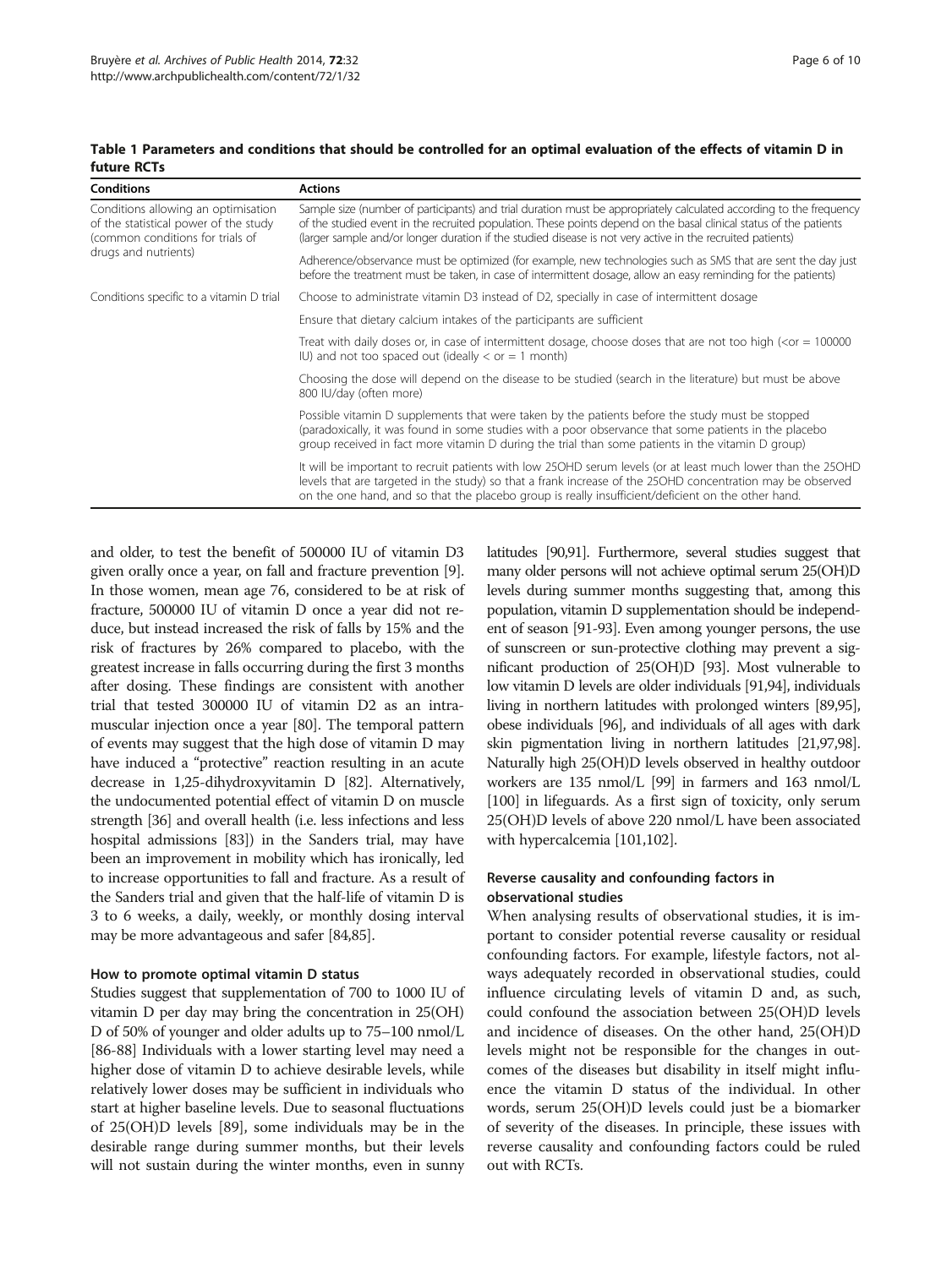#### <span id="page-6-0"></span>Conclusion

Results from ecological, case–control and cohort studies have shown that high vitamin D levels were associated with a reduced risk of bone fracture, falls, autoimmune diseases, type 2 diabetes, cardio-vascular diseases and cancer. Since the prevalence of vitamin D inadequacy is high, supplementation with vitamin D has then been recommended, especially in high risk and elderly population. Notably, evidence from double-blind RCTs support vitamin D supplementation at a dose of 800 IU per day for the prevention of falls and fractures in the senior population. Further, several studies reviewed in this paper suggest a potential effect of vitamin D in human health but large clinical trials are lacking today to provide solid evidence of a vitamin D benefit beyond bone health at all ages and fall prevention in the senior population. Additionally, the optimal dose, route of administration, dosing interval and duration of vitamin D supplementation at a specific target dose beyond the prevention of vitamin D deficiency needs to be further investigated. It is possible that the optimal level of vitamin D should be individualized, based on clinical and demographic characteristics of the subject and outcome.

#### Competing interest

OB has received grants or fees for research from GlaxoSmithKline, IBSA, Merck Sharp & Dohme, Theramex, Novartis, Pfizer, Rottapharm, Servier and SMB. EC is consultant for DiaSorin and IDS and has received lecture fees from IDS, DiaSorin, Roche, Abbott, Pfizer and Amgen. JCS wrote a book on vitamin D sponsored by DiaSorin and reports lecture fees and/or travel/hotel expenses (DiaSorin, Roche Diagnostics, Abbott, Amgen, Shire, MSD, Lilly, Novartis Santé Famille). HABF, CB and FB have no competing interest. JYR has received consulting fees, paid advisory boards, lecture fees, and/or grant support from Servier, Novartis, Negma, Lilly, Wyeth, Amgen, GlaxoSmithKline, Roche, Merckle, Nycomed, NPS, Theramex, UCB, Merck Sharp and Dohme, Rottapharm, IBSA, Genevrier, Teijin, Teva, Ebewee Pharma, Zodiac, Analis, Novo-Nordisk, and Bristol Myers Squibb. RR has disclosed receiving fees for advisory boards or lectures for Merck Sharp and Dohme, Eli Lilly, Amgen, Novartis, Servier, Nycomed, Nestle, and Danone.

#### Authors' contribution

OB, EC, JCS, HABF and RR performed the literature review and drafted the first manuscript. All authors commented the content of the manuscript and approved the final version

#### Author details

<sup>1</sup>Department of Public Health, Epidemiology and Health Economics, University of Liège, CHU Sart-Tilman, Bât B23, Liège 4000, Belgium. 2 Department of Clinical Chemistry, University of Liège, CHU Sart-Tilman, Liege, Belgium. <sup>3</sup>Department of Biology, Paris Descartes University, Necker Hospital, Paris, France. <sup>4</sup>Geriatric Clinic, Zurich University Hospital and Center for Aging and Mobility, Zurich, Switzerland. <sup>5</sup>Zurich University Hospital and Waid Hospital, Zurich, Switzerland. <sup>6</sup>Department of Rehabilitation and Geriatrics, Geneva University Hospitals and Faculty of Medicine, Geneva, Switzerland.

#### Received: 6 May 2014 Accepted: 29 June 2014 Published: 28 September 2014

#### References

Ross AC, Manson JE, Abrams SA, Aloia JF, Brannon PM, Clinton SK, Durazo-Arvizu RA, Gallagher JC, Gallo RL, Jones G, Kovacs CS, Mayne ST, Rosen CJ, Shapses SA: The 2011 report on dietary reference intakes for calcium and vitamin D from the Institute of Medicine: what clinicians need to know. J Clin Endocrinol Metab

- 2. Cashman KD, Fitzgerald AP, Kiely M, Seamans KM: A systematic review and meta-regression analysis of the vitamin D intake-serum 25-hydroxyvitamin D relationship to inform European recommendations. Br J Nutr 2011, 106(11):1638–1648. doi:10.1017/S0007114511005058. PubMed PMID: 22000709. Epub 2011/10/18.
- 3. Holick MF, Binkley NC, Bischoff-Ferrari HA, Gordon CM, Hanley DA, Heaney RP, Murad MH, Weaver CM, Endocrine Society: Evaluation, treatment, and prevention of vitamin D deficiency: an Endocrine Society clinical practice guideline. J Clin Endocrinol Metab 2011, 96(7):1911–1930. Epub 2011/06/08. doi:10.1210/jc.2011-0385. PubMed PMID: 21646368.
- 4. Priemel M, von Domarus C, Klatte TO, Kessler S, Schlie J, Meier S, Proksch N, Pastor F, Netter C, Streichert T, Püschel K, Amling M: Bone mineralization defects and vitamin D deficiency: histomorphometric analysis of iliac crest bone biopsies and circulating 25-hydroxyvitamin D in 675 patients. J Bone Miner Res 2010, 25(2):305–312. Epub 2009/07/15. doi:10.1359/ jbmr.090728. PubMed PMID: 19594303.
- 5. Bischoff-Ferrari HA, Willett WC, Wong JB, Stuck AE, Staehelin HB, Orav EJ, Thoma A, Kiel DP, Henschkowski J: Prevention of nonvertebral fractures with oral vitamin D and dose dependency: a meta-analysis of randomized controlled trials. Arch Intern Med 2009, 169(6):551–561. Epub 2009/03/25. doi:10.1001/archinternmed.2008.600. PubMed PMID: 19307517.
- 6. Bischoff-Ferrari HA, Dawson-Hughes B, Staehelin HB, Orav JE, Stuck AE, Theiler R, Wong JB, Egli A, Kiel DP, Henschkowski J: Fall prevention with supplemental and active forms of vitamin D: a meta-analysis of randomised controlled trials. BMJ 2009, 339:b3692–Epub 2009/10/03. doi:10.1136/bmj.b3692. PubMed PMID: 19797342; PubMed Central PMCID: PMC2755728.
- 7. Rizzoli R, Boonen S, Brandi ML, Bruyère O, Cooper C, Kanis JA, Kaufman JM, Ringe JD, Weryha G, Reginster JY: Vitamin D supplementation in elderly or postmenopausal women: a 2013 update of the 2008 recommendations from the European Society for Clinical and Economic Aspects of Osteoporosis and Osteoarthritis (ESCEO). Curr Med Res Opin 2013, 29(4):305–313. Epub 2013/01/17. doi:10.1185/03007995.2013.766162. PubMed PMID: 23320612.
- 8. Luxwolda MF, Kuipers RS, Kema IP, Dijck-Brouwer DA, Muskiet FA: Traditionally living populations in East Africa have a mean serum 25-hydroxyvitamin D concentration of 115 nmol/l. Br J Nutr 2012, 108(9):1557–1561. doi:10.1017/ S0007114511007161. PubMed PMID: 22264449. Epub 2012/01/24.
- 9. Sanders KM, Stuart AL, Williamson EJ, Simpson JA, Kotowicz MA, Young D, Nicholson GC: Annual high-dose oral vitamin D and falls and fractures in older women: a randomized controlled trial. JAMA 2010, 303(18):1815–1822. doi:10.1001/jama.2010.594. PubMed PMID: 20460620. Epub 2010/05/13.
- 10. Wallace AM, Gibson S, de la Hunty A, Lamberg-Allardt C, Ashwell M: Measurement of 25-hydroxyvitamin D in the clinical laboratory: current procedures, performance characteristics and limitations. Steroids 2010, 75(7):477–488. doi:10.1016/j.steroids.2010.02.012. PubMed PMID: 20188118. Epub 2010/03/02.
- 11. Powe CE, Evans MK, Wenger J, Zonderman AB, Berg AH, Nalls M, Tamez H, Zhang D, Bhan I, Karumanchi SA, Powe NR, Thadhani R: Vitamin D-binding protein and vitamin D status of black Americans and white Americans. N Engl J Med 2013, 369(21):1991–2000. Epub 2013/11/22. doi:10.1056/ NEJMoa1306357. PubMed PMID: 24256378.
- 12. Heijboer AC, Blankenstein MA, Kema IP, Buijs MM: Accuracy of 6 routine 25-hydroxyvitamin D assays: influence of vitamin D binding protein concentration. Clin Chem 2012, 58(3):543–548. doi:10.1373/ clinchem.2011.176545. PubMed PMID: 22247500. Epub 2012/01/17.
- 13. Depreter B, Heijboer AC, Langlois MR: Accuracy of three automated 25-hydroxyvitamin D assays in hemodialysis patients. Clin Chim Acta 2013, 415:255–260. Epub 2012/11/20. doi:10.1016/j.cca.2012.10.056. PubMed PMID: 23159781.
- 14. Cavalier E, Wallace AM, Carlisi A, Chapelle JP, Delanaye P, Souberbielle JC: Cross-reactivity of 25-hydroxy vitamin D2 from different commercial immunoassays for 25-hydroxy vitamin D: an evaluation without spiked samples. Clin Chem Lab Med 2011, 49(3):555–558. doi:10.1515/ CCLM.2011.072. PubMed PMID: 21288179. Epub 2011/02/04.
- 15. Kobold U: Approaches to measurement of vitamin D concentrations mass spectrometry. Scand J Clin Lab Invest Suppl 2012, 243:54–59. doi:10.3109/ 00365513.2012.681956. PubMed PMID: 22536763. Epub 2012/05/02.
- 16. Cavalier E, Carlisi A, Bekaert AC, Rousselle O, Chapelle JP: Human anti-animal interference in DiaSorin Liaison total 25(OH)-vitamin D assay: towards the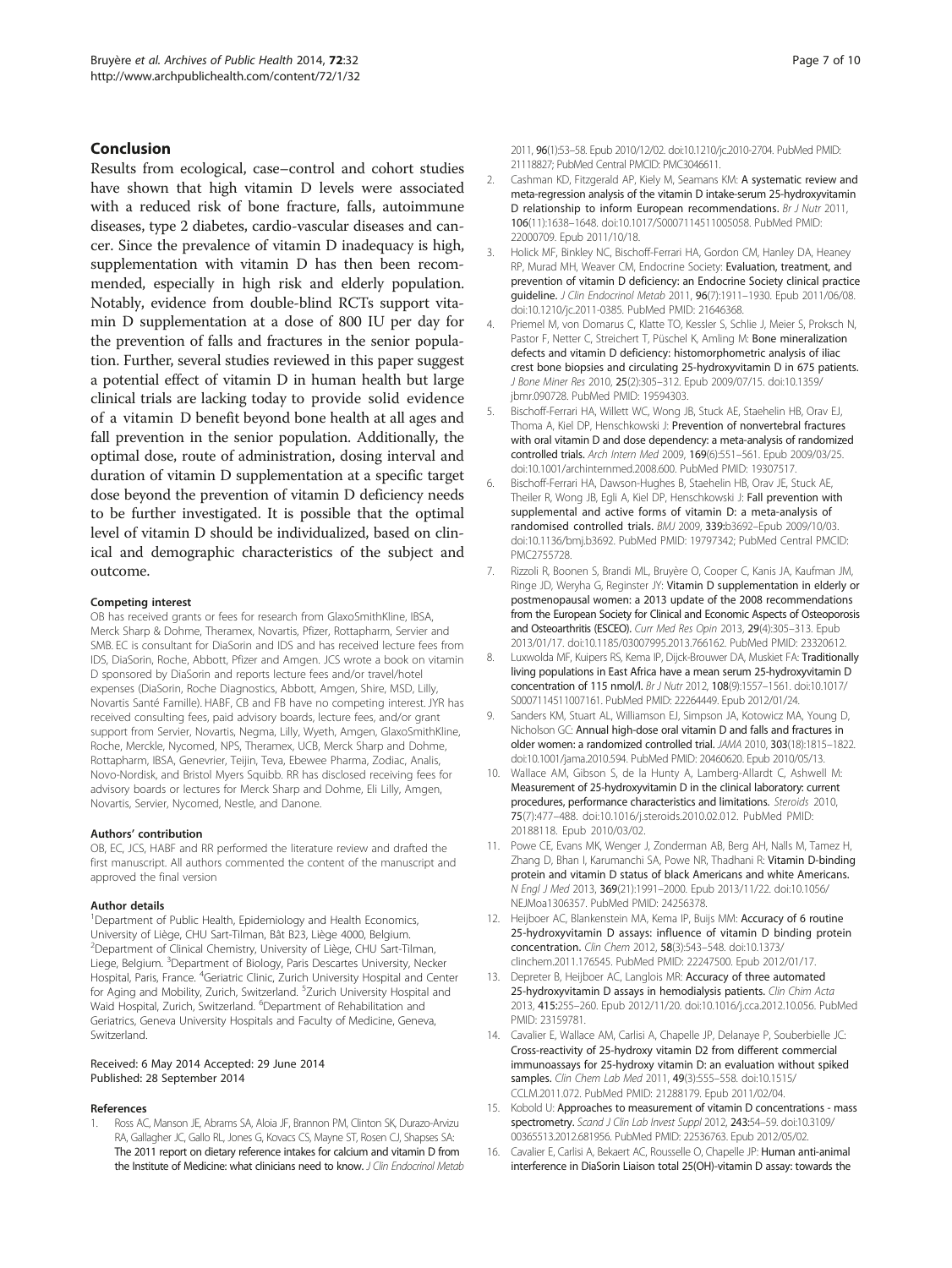<span id="page-7-0"></span>end of a strange story? Clin Chim Acta 2012, 413(3-4):527-528. Epub 2011/ 11/30. doi:10.1016/j.cca.2011.11.014. PubMed PMID: 22122994.

- 17. Bischoff-Ferrari HA, Willett W, Orav JE, Kiel DP, Dawson-Hughes B: Fall prevention with vitamin D: clarifications needed. BMJ 2011, 342:d2608.
- 18. Specker BL, Ho ML, Oestreich A, Yin TA, Shui QM, Chen XC, Tsang RC: Prospective study of vitamin D supplementation and rickets in China. J Pediatr 1992, 120(5):733–739. PubMed PMID: 1578308. Epub 1992/05/01.
- 19. Aksnes L, Aarskog D: Plasma concentrations of vitamin D metabolites in puberty: effect of sexual maturation and implications for growth. J Clin Endocrinol Metab 1982, 55(1):94–101. doi:10.1210/jcem-55-1-94. PubMed PMID: 6978890. Epub 1982/07/01.
- 20. Smith R, Dent CE: Vitamin D requirements in adults. Clinical and metabolic studies on seven patients with nutritional osteomalacia. Bibliotheca nutritio et dieta 1969, 13:44–45. PubMed PMID: 5344713. Epub 1969/01/01.
- 21. Bischoff-Ferrari HA, Dietrich T, Orav EJ, Dawson-Hughes B: Positive association between 25-hydroxy vitamin D levels and bone mineral density: a population-based study of younger and older adults. Am J Med 2004, 116(9):634–639. doi:10.1016/j.amjmed.2003.12.029. PubMed PMID: 15093761. Epub 2004/04/20.
- 22. Dawson-Hughes B, Dallal GE, Krall EA, Harris S, Sokoll LJ, Falconer G: Effect of vitamin D supplementation on wintertime and overall bone loss in healthy postmenopausal women. Ann Intern Med 1991, 115(7):505–512. PubMed PMID: 1883119. Epub 1991/10/01.
- 23. Ooms ME, Roos JC, Bezemer PD, van der Vijgh WJ, Bouter LM, Lips P: Prevention of bone loss by vitamin D supplementation in elderly women: a randomized double-blind trial. J Clin Endocrinol Metab 1995, 80(4):1052–1058. doi:10.1210/jcem.80.4.7714065. PubMed PMID: 7714065. Epub 1995/04/01.
- 24. Jackson RD, LaCroix AZ, Gass M, Wallace RB, Robbins J, Lewis CE, Bassford T, Beresford SA, Black HR, Blanchette P, Bonds DE, Brunner RL, Brzyski RG, Caan B, Cauley JA, Chlebowski RT, Cummings SR, Granek I, Hays J, Heiss G, Hendrix SL, Howard BV, Hsia J, Hubbell FA, Johnson KC, Judd H, Kotchen JM, Kuller LH, Langer RD, Lasser NL, et al: Calcium plus vitamin D supplementation and the risk of fractures. N Engl J Med 2006, 354(7):669-683. PubMed PMID: 16481635.
- 25. Grant AM, Avenell A, Campbell MK, McDonald AM, MacLennan GS, McPherson GC, Anderson FH, Cooper C, Francis RM, Donaldson C, Gillespie WJ, Robinson CM, Torgerson DJ, Wallace WA, RECORD Trial Group: Oral vitamin D3 and calcium for secondary prevention of low-trauma fractures in elderly people (Randomised Evaluation of Calcium or vitamin D, RECORD): a randomised placebo-controlled trial. Lancet 2005, 365(9471):1621–1628. Epub 2005/05/12. doi:10.1016/S0140-6736(05)63013-9. PubMed PMID.
- 26. Bischoff-Ferrari HA, Willett WC, Orav EJ, Lips P, Meunier PJ, Lyons RA, Flicker L, Wark J, Jackson RD, Cauley JA, Meyer HE, Pfeifer M, Sanders KM, Stähelin HB, Theiler R, Dawson-Hughes B: A pooled analysis of vitamin D dose requirements for fracture prevention. N Engl J Med 2012, 367(1):40–49. Epub 2012/07/06. doi:10.1056/NEJMoa1109617. PubMed PMID: 22762317.
- 27. Cranny A, Horsley T, O'Donnell S, Weiler H, Puil L, Ooi D, Atkinson S, Ward L, Moher D, Hanley D, Fang M, Yazdi F, Garritty C, Sampson M, Barrowman N, Tsertsvadze A, Mamaladze V: Effectiveness and safety of vitamin D in relation to bone health. 2007, [http://archive.ahrq.gov/downloads/pub/](http://archive.ahrq.gov/downloads/pub/evidence/pdf/vitamind/vitad.pdf) [evidence/pdf/vitamind/vitad.pdf.](http://archive.ahrq.gov/downloads/pub/evidence/pdf/vitamind/vitad.pdf) 2007.
- 28. Boonen S, Lips P, Bouillon R, Bischoff-Ferrari HA, Vanderschueren D, Haentjens P: Need for additional calcium to reduce the risk of hip fracture with vitamin D supplementation: evidence from a comparative metaanalysis of randomized controlled trials. J Clin Endocrinol Metab 2007, 92(4):1415–1423. doi:10.1210/jc.2006-1404. PubMed PMID: 17264183. Epub 2007/02/01.
- 29. Patient level pooled analysis of 68 500 patients from seven major vitamin D fracture trials in US and Europe. BMJ 2010, 340:b5463. Epub 2010/01/14. doi:10.1136/bmj.b5463. PubMed PMID: 20068257; PubMed Central PMCID: PMC2806633.
- 30. Porthouse J, Cockayne S, King C, Saxon L, Steele E, Aspray T, Baverstock M, Birks Y, Dumville J, Francis R, Iglesias C, Puffer S, Sutcliffe A, Watt I, Torgerson DJ: Randomised controlled trial of calcium and supplementation with cholecalciferol (vitamin D3) for prevention of fractures in primary care. BMJ 2005, 330(7498):1003. Epub 2005/04/30. doi:10.1136/bmj.330.7498.1003. PubMed PMID: 15860827; PubMed Central PMCID: PMC557150.
- 31. Larsen ER, Mosekilde L, Foldspang A: Vitamin D and calcium supplementation prevents severe falls in elderly community-dwelling women: a pragmatic population-based 3-year intervention study. Aging Clin Exp Res 2005, 17(2):125-132. PubMed PMID: 15977461. Epub 2005/06/28.
- 32. Lyons RA, Johansen A, Brophy S, Newcombe RG, Phillips CJ, Lervy B, Evans R, Wareham K, Stone MD: Preventing fractures among older people living in institutional care: a pragmatic randomised double blind placebo controlled trial of vitamin D supplementation. Osteoporos Int 2007, 18(6):811–818. Epub 2007/05/03. doi:10.1007/s00198-006-0309-5. PubMed PMID: 17473911.
- 33. Meyer HE, Smedshaug GB, Kvaavik E, Falch JA, Tverdal A, Pedersen JI: Can vitamin D supplementation reduce the risk of fracture in the elderly? a randomized controlled trial. J Bone Miner Res 2002, 17(4):709–715. doi:10.1359/jbmr.2002.17.4.709. PubMed PMID: 11918228. Epub 2002/03/29.
- 34. Bolland MJ, Grey A, Gamble GD, Reid IR: The effect of vitamin D supplementation on skeletal, vascular, or cancer outcomes: a trial sequential meta-analysis. Lancet Diab Endocrinol 2014, 2(4):307–320. doi:10.1016/S2213-8587(13)70212-2. Epub 2014 Jan 24.
- 35. Wicherts IS, van Schoor NM, Boeke AJ, Visser M, Deeg DJ, Smit J, Knol DL, Lips P: Vitamin D status predicts physical performance and its decline in older persons. J Clin Endocrinol Metab 2007, 92(6):2058–2065. PubMed PMID: 17341569.
- 36. Bischoff-Ferrari HA, Dietrich T, Orav EJ, Hu FB, Zhang Y, Karlson EW, Dawson-Hughes B: Higher 25-hydroxyvitamin D concentrations are associated with better lower-extremity function in both active and inactive persons aged > or =60 y. Am J Clin Nutr 2004,  $80(3):752-758$ . PubMed PMID: 15321818. Epub 2004/08/24.
- 37. Armas LA, Hollis BW, Heaney RP: Vitamin D2 is much less effective than vitamin D3 in humans. J Clin Endocrinol Metab 2004, 89(11):5387–5391. doi:10.1210/jc.2004-0360. PubMed PMID: 15531486. Epub 2004/11/09.
- 38. Houghton LA, Vieth R: The case against ergocalciferol (vitamin D2) as a vitamin supplement. Am J Clin Nutr 2006, 84(4):694-697. PubMed PMID: 17023693. Epub 2006/10/07.
- 39. Al-Shoha A, Qiu S, Palnitkar S, Rao DS: Osteomalacia with bone marrow fibrosis due to severe vitamin D deficiency after a gastrointestinal bypass operation for severe obesity. Endocr Pract 2009, 15(6):528–533. doi:10.4158/EP09050.ORR. PubMed PMID: 19491072. Epub 2009/06/06.
- 40. Schott GD, Wills MR: Muscle weakness in osteomalacia. Lancet 1976, 1(7960):626–629. PubMed PMID: 55903. Epub 1976/03/20.
- 41. Bischoff-Ferrari HA, Borchers M, Gudat F, Durmuller U, Stahelin HB, Dick W: Vitamin D receptor expression in human muscle tissue decreases with age. J Bone Miner Res 2004, 19(2):265–269. doi:10.1359/jbmr.2004.19.2.265. PubMed PMID: 14969396. Epub 2004/02/19.
- 42. Ceglia L, da Silva Morais M, Park LK, Morris E, Harris SS, Bischoff-Ferrari HA, Fielding RA, Dawson-Hughes B: Multi-step immunofluorescent analysis of vitamin D receptor loci and myosin heavy chain isoforms in human skeletal muscle. J Mol Histol 2010, 41(2–3):137–142. Epub 2010/06/16. doi:10.1007/s10735-010-9270-x. PubMed PMID: 20549314; PubMed Central PMCID: PMC2958104.
- 43. Girgis CM, Clifton-Bligh RJ, Hamrick MW, Holick MF, Gunton JE: The roles of vitamin D in skeletal muscle: form, function, and metabolism. Endocr Rev 2013, 34(1):33–83. doi:10.1210/er.2012-1012. Epub 2012 Nov 20.
- 44. Bouillon R, Bischoff-Ferrari H, Willett W: Vitamin D and health: perspectives from mice and man. J Bone Miner Res 2008, 23(7):974–979. doi:10.1359/ jbmr.080420. PubMed PMID: 18442312. Epub 2008/04/30.
- 45. Endo I, Inoue D, Mitsui T, Umaki Y, Akaike M, Yoshizawa T, Kato S, Matsumoto T: Deletion of vitamin D receptor gene in mice results in abnormal skeletal muscle development with deregulated expression of myoregulatory transcription factors. Endocrinology 2003, 144(12):5138–5144. doi:10.1210/ en.2003-0502. PubMed PMID: 12959989. Epub 2003/09/10.
- 46. LeBoff MS, Hawkes WG, Glowacki J, Yu-Yahiro J, Hurwitz S, Magaziner J: Vitamin D-deficiency and post-fracture changes in lower extremity function and falls in women with hip fractures. Osteoporos Int 2008, 19(9):1283–1290. Epub 2008/04/01. doi:10.1007/s00198-008-0582-6 [doi]. PubMed PMID: 18373057.
- 47. Visser M, Deeg DJ, Puts MT, Seidell JC, Lips P: Low serum concentrations of 25-hydroxyvitamin D in older persons and the risk of nursing home admission. Am J Clin Nutr 2006, 84(3):616–622. quiz 71–2. Epub 2006/09/09.
- 48. Pfeifer M, Begerow B, Minne HW, Suppan K, Fahrleitner-Pammer A, Dobnig H: Effects of a long-term vitamin D and calcium supplementation on falls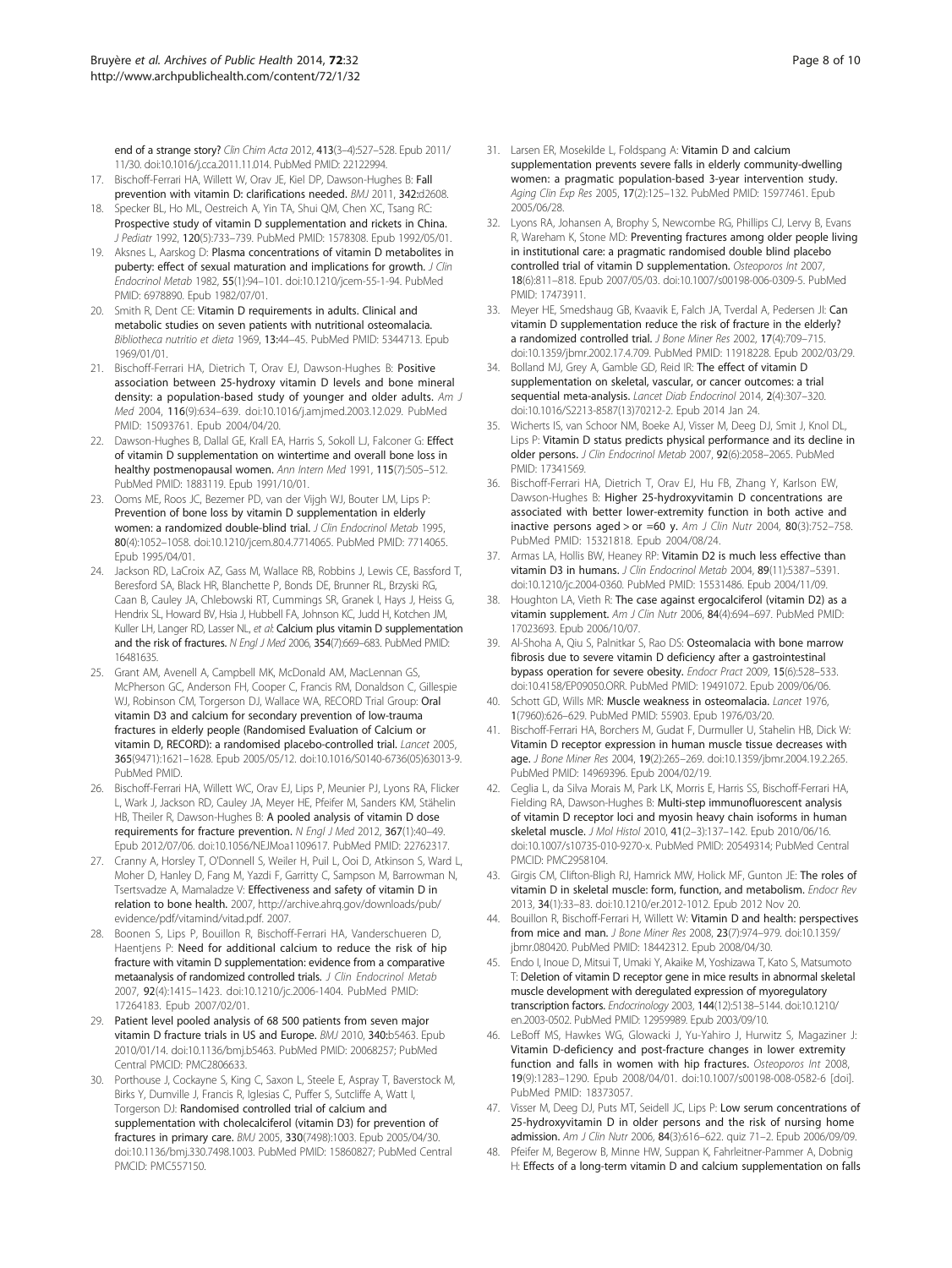<span id="page-8-0"></span>and parameters of muscle function in community-dwelling older individuals. Osteoporos Int 2008, 16:16.

- 49. Pfeifer M, Begerow B, Minne HW, Abrams C, Nachtigall D, Hansen C: Effects of a short-term vitamin D and calcium supplementation on body sway and secondary hyperparathyroidism in elderly women. J Bone Miner Res 2000, 15(6):1113–1118. Epub 2000/06/07. doi:10.1359/jbmr.2000.15.6.1113 [doi]. PubMed PMID: 10841179.
- 50. Bischoff HA, Stahelin HB, Dick W, Akos R, Knecht M, Salis C, Nebiker M, Theiler R, Pfeifer M, Begerow B, Lew RA, Conzelmann M: Effects of vitamin D and calcium supplementation on falls: a randomized controlled trial. J Bone Miner Res 2003, 18(2):343–351. Epub 2003/02/06. doi:10.1359/ jbmr.2003.18.2.343 [doi]. PubMed PMID: 12568412.
- 51. Stockton KA, Mengersen K, Paratz JD, Kandiah D, Bennell KL: Effect of vitamin D supplementation on muscle strength: a systematic review and meta-analysis. Osteoporos Int 2011, 22(3):859–871. doi:10.1007/s00198-010- 1407-y. PubMed PMID: 20924748. Epub 2010/10/07.
- 52. Muir SW, Montero-Odasso M: Effect of vitamin D supplementation on muscle strength, gait and balance in older adults: a systematic review and meta-analysis. J Am Geriatr Soc 2011, 59(12):2291–2300. doi:10.1111/ j.1532-5415.2011.03733.x. PubMed PMID: 22188076. Epub 2011/12/23.
- 53. Sorensen OH, Lund B, Saltin B, Andersen RB, Hjorth L, Melsen F, Mosekilde L: Myopathy in bone loss of ageing: improvement by treatment with 1 alpha-hydroxycholecalciferol and calcium. Clin Sci (Colch) 1979, 56(2):157–161.
- 54. Freedman LP: Transcriptional targets of the vitamin D3 receptormediating cell cycle arrest and differentiation. J Nutr 1999, 129(2S Suppl):581S–586S. PubMed PMID: 10064337. Epub 1999/03/04.
- 55. Sato Y, Iwamoto J, Kanoko T, Satoh K: Low-dose vitamin D prevents muscular atrophy and reduces falls and hip fractures in women after stroke: a randomized controlled trial. Cerebrovasc Dis 2005, 20(3):187–192. Epub 2005/08/10. doi:10.1159/000087203 [doi]. PubMed PMID: 16088114.
- 56. Ceglia L, Niramitmahapanya S, da Silva Morais M, Rivas DA, Harris SS, Bischoff-Ferrari H, Fielding RA, Dawson-Hughes B: A randomized study on the effect of vitamin D3 supplementation on skeletal muscle morphology and vitamin D receptor concentration in older women. J Clin Endocrinol Metab 2013, 98(12):E1927–E1935. Epub 2013/10/11. doi:10.1210/jc.2013-2820. PubMed PMID: 24108316; PubMed Central PMCID: PMC3849671.
- 57. Nemere I, Schwartz Z, Pedrozo H, Sylvia VL, Dean DD, Boyan BD: Identification of a membrane receptor for 1,25-dihydroxyvitamin D3 which mediates rapid activation of protein kinase C. J Bone Miner Res 1998, 13(9):1353–1359. doi:10.1359/jbmr.1998.13.9.1353. PubMed PMID: 9738506. Epub 1998/09/17.
- 58. Ma Y, Zhang P, Wang F, Yang J, Liu Z, Qin H: Association between vitamin D and risk of colorectal cancer: a systematic review of prospective studies. J Bone Miner Res 2011, 29(28):3775–3782. doi:10.1200/ JCO.2011.35.7566. PubMed PMID: 21876081. Epub 2011/08/31.
- 59. Garland CF, Gorham ED, Mohr SB, Grant WB, Giovannucci EL, Lipkin M, Newmark H, Holick MF, Garland FC: Vitamin D and prevention of breast cancer: pooled analysis. J Steroid Biochem Mol Biol 2007, 103(3–5):708–711. Epub 2007/03/21. doi:10.1016/j.jsbmb.2006.12.007. PubMed PMID: 17368188.
- 60. Arnson Y, Amital H, Shoenfeld Y: Vitamin D and autoimmunity: new aetiological and therapeutic considerations. Ann Rheum Dis 2007, 66(9):1137–1142. doi:10.1136/ard.2007.069831. PubMed PMID: 17557889. PubMed Central PMCID: PMC1955167. Epub 2007/06/15.
- 61. Zanetti M, Harris SS, Dawson-Hughes B: Ability of vitamin D to reduce inflammation in adults without acute illness. Nutr Rev 2014, 72(2):95–98. doi:10.1111/nure.12095. PubMed PMID: 24330160. Epub 2013/12/18.
- 62. Soilu-Hanninen M, Aivo J, Lindstrom BM, Elovaara I, Sumelahti ML, Farkkila M, Tienari P, Atula S, Sarasoja T, Herrala L, Keskinarkaus I, Kruger J, Kallio T, Rocca MA, Filippi M: A randomised, double blind, placebo controlled trial with vitamin D3 as an add on treatment to interferon beta-1b in patients with multiple sclerosis. J Neurol Neurosura Psychiatry 2012, 83(5):565–571. Epub 2012/03/01. doi:10.1136/jnnp-2011-301876. PubMed PMID: 22362918.
- 63. Liu PT, Stenger S, Li H, Wenzel L, Tan BH, Krutzik SR, Ochoa MT, Schauber J, Wu K, Meinken C, Kamen DL, Wagner M, Bals R, Steinmeyer A, Zügel U, Gallo RL, Eisenberg D, Hewison M, Hollis BW, Adams JS, Bloom BR, Modlin RL: Toll-like receptor triggering of a vitamin D-mediated human antimicrobial response. Science 2006, 311(5768):1770–1773. Epub 2006/02/25. doi:10.1126/ science.1123933. PubMed PMID: 16497887.
- 64. Jolliffe DA, Griffiths CJ, Martineau AR: Vitamin D in the prevention of acute respiratory infection: systematic review of clinical studies. J Steroid Biochem Mol Biol 2013, 136:321–329. doi:10.1016/j.jsbmb.2012.11.017. PubMed PMID: 23220552. Epub 2012/12/12.
- 65. Leu M, Giovannucci E: Vitamin D: epidemiology of cardiovascular risks and events. Best Pract Res Clin Endocrinol Metab 2011, 25(4):633–646. doi:10.1016/j.beem.2011.04.001. PubMed PMID: 21872804. Epub 2011/08/30.
- Pilz S, Tomaschitz A, Ritz E, Pieber TR: Vitamin D status and arterial hypertension: a systematic review. Nat Rev Cardiol 2009, 6(10):621–630. doi:10.1038/nrcardio.2009.135. PubMed PMID: 19687790. Epub 2009/08/19.
- 67. de Boer IH, Katz R, Chonchol M, Ix JH, Sarnak MJ, Shlipak MG, Siscovick DS, Kestenbaum B: Serum 25-hydroxyvitamin D and change in estimated glomerular filtration rate. Clin J Am Soc Nephrol 2011, 6(9):2141-2149. Epub 2011/08/13. doi:10.2215/CJN.02640311. PubMed PMID: 21836148; PubMed Central PMCID: PMC3359004.
- 68. Annweiler C, Llewellyn DJ, Beauchet O: Low serum vitamin D concentrations in Alzheimer's disease: a systematic review and metaanalysis. J Alzheimers Dis 2013, 33(3):659–674. doi:10.3233/JAD-2012-121432. PubMed PMID: 23042216. Epub 2012/10/09.
- 69. Annweiler C, Montero-Odasso M, Llewellyn DJ, Richard-Devantoy S, Duque G, Beauchet O: Meta-analysis of memory and executive dysfunctions in relation to vitamin D. J Alzheimers Dis 2013, 37(1):147–171. doi:10.3233/ JAD-130452. PubMed PMID: 23948884. Epub 2013/08/21.
- 70. Zittermann A, Iodice S, Pilz S, Grant WB, Bagnardi V, Gandini S: Vitamin D deficiency and mortality risk in the general population: a meta-analysis of prospective cohort studies. Am J Clin Nutr 2012, 95(1):91-100. doi:10.3945/ajcn.111.014779. PubMed PMID: 22170374. Epub 2011/12/16.
- 71. Rejnmark L, Avenell A, Masud T, Anderson F, Meyer HE, Sanders KM, Salovaara K, Cooper C, Smith HE, Jacobs ET, Torgerson D, Jackson RD, Manson JE, Brixen K, Mosekilde L, Robbins JA, Francis RM, Abrahamsen B: Vitamin D with calcium reduces mortality: patient level pooled analysis of 70,528 patients from eight major vitamin D trials. J Clin Endocrinol Metab 2012, 97(8):2670–2681. Epub 2012/05/19. doi:10.1210/jc.2011-3328. PubMed PMID: 22605432; PubMed Central PMCID: PMC3410276.
- 72. Lappe JM, Travers-Gustafson D, Davies KM, Recker RR, Heaney RP: Vitamin D and calcium supplementation reduces cancer risk: results of a randomized trial. Am J Clin Nutr 2007, 85(6):1586-1591. PubMed PMID: 17556697. Epub 2007/06/09.
- 73. Schleithoff SS, Zittermann A, Tenderich G, Berthold HK, Stehle P, Koerfer R: Vitamin D supplementation improves cytokine profiles in patients with congestive heart failure: a double-blind, randomized, placebo-controlled trial. Am J Clin Nutr 2006, 83(4):754–759. PubMed PMID: 16600924. Epub 2006/04/08.
- 74. Mitri J, Dawson-Hughes B, Hu FB, Pittas AG: Effects of vitamin D and calcium supplementation on pancreatic beta cell function, insulin sensitivity, and glycemia in adults at high risk of diabetes: the Calcium and Vitamin D for Diabetes Mellitus (CaDDM) randomized controlled trial. Am J Clin Nutr 2011, 94(2):486–494. doi:10.3945/ajcn.111.011684. PubMed PMID: 21715514. PubMed Central PMCID: PMC3142723. Epub 2011/07/01.
- 75. Witham MD, Nadir MA, Struthers AD: Effect of vitamin D on blood pressure: a systematic review and meta-analysis. J Hypertens 2009, 27(10):1948–1954. doi:10.1097/HJH.0b013e32832f075b. PubMed PMID: 19587609. Epub 2009/07/10.
- 76. Dong Y, Stallmann-Jorgensen IS, Pollock NK, Harris RA, Keeton D, Huang Y, Li K, Bassali R, Guo DH, Thomas J, Pierce GL, White J, Holick MF, Zhu H: A 16-week randomized clinical trial of 2000 international units daily vitamin D3 supplementation in black youth: 25-hydroxyvitamin D, adiposity, and arterial stiffness. J Clin Endocrinol Metab 2010, 95(10):4584-4591. Epub 2010/07/28. doi:10.1210/jc.2010-0606. PubMed PMID: 20660028.
- 77. Urashima M, Segawa T, Okazaki M, Kurihara M, Wada Y, Ida H: Randomized trial of vitamin D supplementation to prevent seasonal influenza A in schoolchildren. Am J Clin Nutr 2010, 91(5):1255–1260. doi:10.3945/ ajcn.2009.29094. PubMed PMID: 20219962. Epub 2010/03/12.
- 78. Camargo CA Jr, Ganmaa D, Frazier AL, Kirchberg FF, Stuart JJ, Kleinman K, Sumberzul N, Rich-Edwards JW: Randomized trial of vitamin D supplementation and risk of acute respiratory infection in Mongolia. Pediatrics 2012, 130(3):e561–e567. Epub 2012/08/22. doi:10.1542/ peds.2011-3029. PubMed PMID: 22908115.
- 79. Nimer A, Mouch A: Vitamin D improves viral response in hepatitis C genotype 2–3 naive patients. World J Gastroenterol 2012, 18(8):800–805.